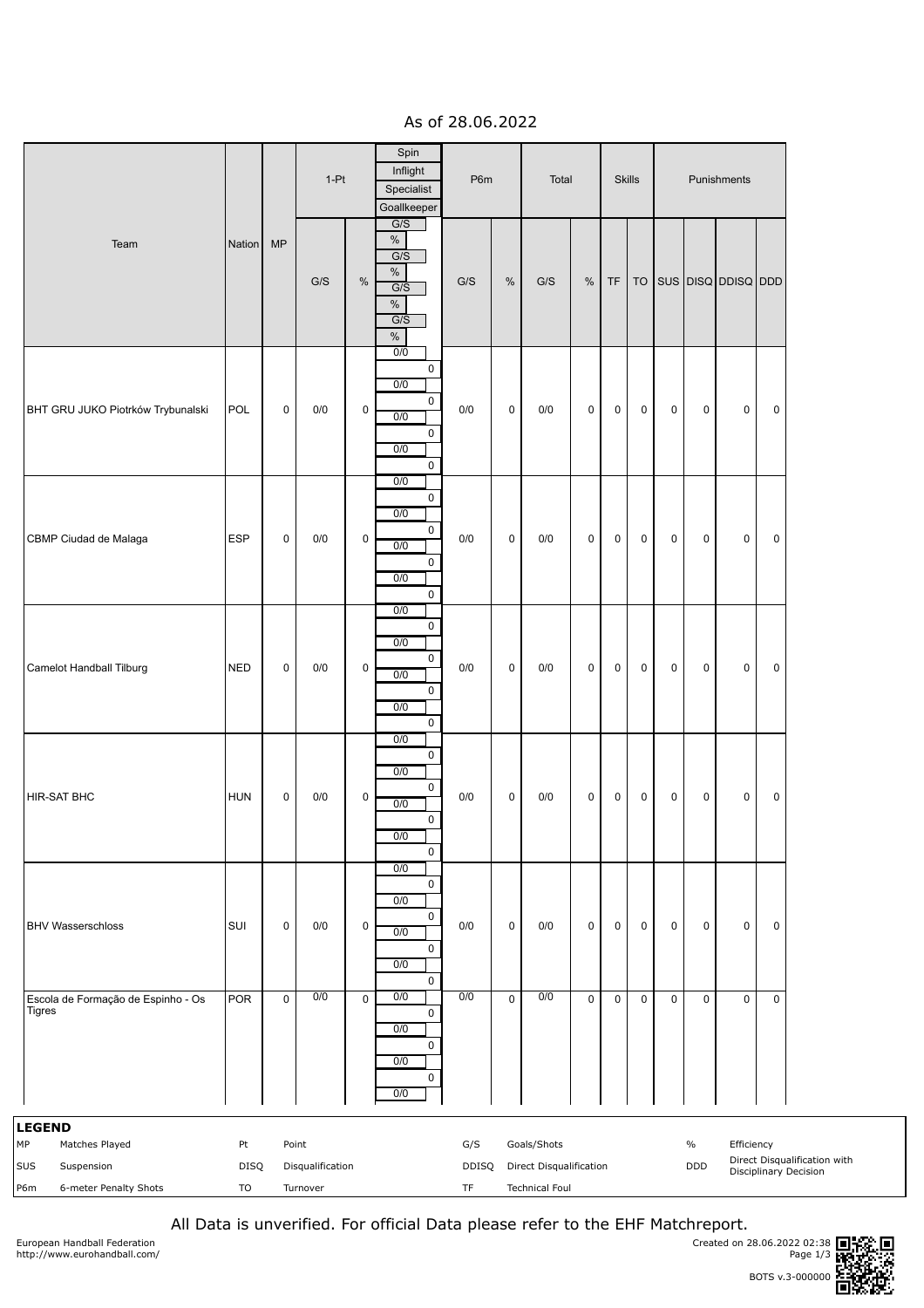|                                                                                            |                  |                     |                              |                     | $\mathsf 0$                                                              |                                                                  |                     |                                                                 |             |                     |                     |             |                    |             |             |                                                              |
|--------------------------------------------------------------------------------------------|------------------|---------------------|------------------------------|---------------------|--------------------------------------------------------------------------|------------------------------------------------------------------|---------------------|-----------------------------------------------------------------|-------------|---------------------|---------------------|-------------|--------------------|-------------|-------------|--------------------------------------------------------------|
| <b>HEI Beach Handball</b>                                                                  | <b>DEN</b>       | $\mathsf{O}\xspace$ | 0/0                          | $\mathsf{O}\xspace$ | 0/0<br>$\pmb{0}$<br>0/0<br>$\pmb{0}$<br>0/0<br>$\mathbf 0$<br>0/0<br>0   | $0/0$                                                            | $\mathsf{O}\xspace$ | 0/0                                                             | $\pmb{0}$   | $\mathsf{O}\xspace$ | $\mathsf 0$         | $\mathbf 0$ | $\mathsf 0$        | $\mathsf 0$ | $\mathsf 0$ |                                                              |
| 12Monkeys Köln BHC                                                                         | <b>GER</b>       | $\mathbf 0$         | 0/0                          | $\mathsf 0$         | 0/0<br>0<br>0/0<br>$\pmb{0}$<br>0/0<br>$\mathbf 0$<br>0/0<br>$\mathsf 0$ | $0/0$                                                            | $\mathsf{O}$        | 0/0                                                             | $\pmb{0}$   | $\mathsf 0$         | $\mathsf{O}\xspace$ | $\mathsf 0$ | $\mathsf 0$        | 0           | $\mathbf 0$ |                                                              |
| GRD Leça - SPAR                                                                            | <b>POR</b>       | $\mathbf 0$         | 0/0                          | $\mathsf{O}\xspace$ | 0/0<br>0<br>0/0<br>0<br>0/0<br>0<br>0/0<br>$\mathbf 0$                   | $0/0$                                                            | $\mathsf{O}$        | 0/0                                                             | $\mathsf 0$ | $\mathsf{O}\xspace$ | $\mathbf 0$         | $\mathbf 0$ | $\mathbf 0$        | 0           | $\mathbf 0$ |                                                              |
| <b>Blue Team</b>                                                                           | <b>ITA</b>       | $\mathbf 0$         | 0/0                          | $\mathsf{O}\xspace$ | 0/0<br>0<br>0/0<br>0<br>0/0<br>0<br>0/0<br>$\pmb{0}$                     | 0/0                                                              | $\mathsf{O}$        | 0/0                                                             | $\mathsf 0$ | $\mathsf 0$         | $\mathsf{O}\xspace$ | $\mathbf 0$ | $\mathsf 0$        | $\mathsf 0$ | $\pmb{0}$   |                                                              |
| Team Tchatcheur                                                                            | <b>FRA</b>       | $\mathbf 0$         | 0/0                          | $\mathsf 0$         | 0/0<br>0<br>0/0<br>0<br>0/0<br>$\pmb{0}$<br>0/0<br>$\mathbf 0$           | $0/0$                                                            | $\mathsf{O}$        | 0/0                                                             | $\mathsf 0$ | $\mathsf 0$         | $\mathsf{O}\xspace$ | $\mathbf 0$ | $\mathsf 0$        | 0           | $\pmb{0}$   |                                                              |
| Beachmopeten                                                                               | GER              | $\mathsf 0$         | 0/0                          | $\mathbf 0$         | 0/0<br>0<br>0/0<br>0<br>0/0<br>0<br>0/0<br>$\pmb{0}$                     | $0/0$                                                            | $\pmb{0}$           | 0/0                                                             | $\mathsf 0$ | 0                   | $\mathsf 0$         | $\mathsf 0$ | $\pmb{0}$          | 0           | $\mathbf 0$ |                                                              |
| <b>BMP Algeciras</b>                                                                       | <b>ESP</b>       | $\mathsf 0$         | 0/0                          | 0                   | 0/0<br>$\pmb{0}$<br>0/0<br>0<br>0/0<br>$\mathbf 0$<br>0/0<br>0           | $0/0$                                                            | $\pmb{0}$           | 0/0                                                             | $\mathsf 0$ | $\pmb{0}$           | 0                   | 0           | $\pmb{0}$          | 0           | $\mathbf 0$ |                                                              |
| MOVEX HANDBOL PLATJA<br><b>GRANOLLERS</b>                                                  | <b>ESP</b>       | $\mathsf 0$         | 0/0                          | $\mathbf 0$         | 0/0<br>0<br>0/0<br>0                                                     | 0/0                                                              | $\pmb{0}$           | 0/0                                                             | $\mathsf 0$ | $\pmb{0}$           | $\mathbf 0$         | 0           | $\mathbf 0$        | 0           | $\mathbf 0$ |                                                              |
| <b>LEGEND</b><br>МP<br>Matches Played<br>SUS<br>Suspension<br>6-meter Penalty Shots<br>P6m | Pt<br>DISQ<br>TO | Point               | Disqualification<br>Turnover |                     |                                                                          | G/S<br>DDISQ<br>$\ensuremath{\mathsf{T}}\ensuremath{\mathsf{F}}$ |                     | Goals/Shots<br>Direct Disqualification<br><b>Technical Foul</b> |             |                     |                     |             | $\%$<br><b>DDD</b> | Efficiency  |             | Direct Disqualification with<br><b>Disciplinary Decision</b> |

All Data is unverified. For official Data please refer to the EHF Matchreport.

European Handball Federation http://www.eurohandball.com/